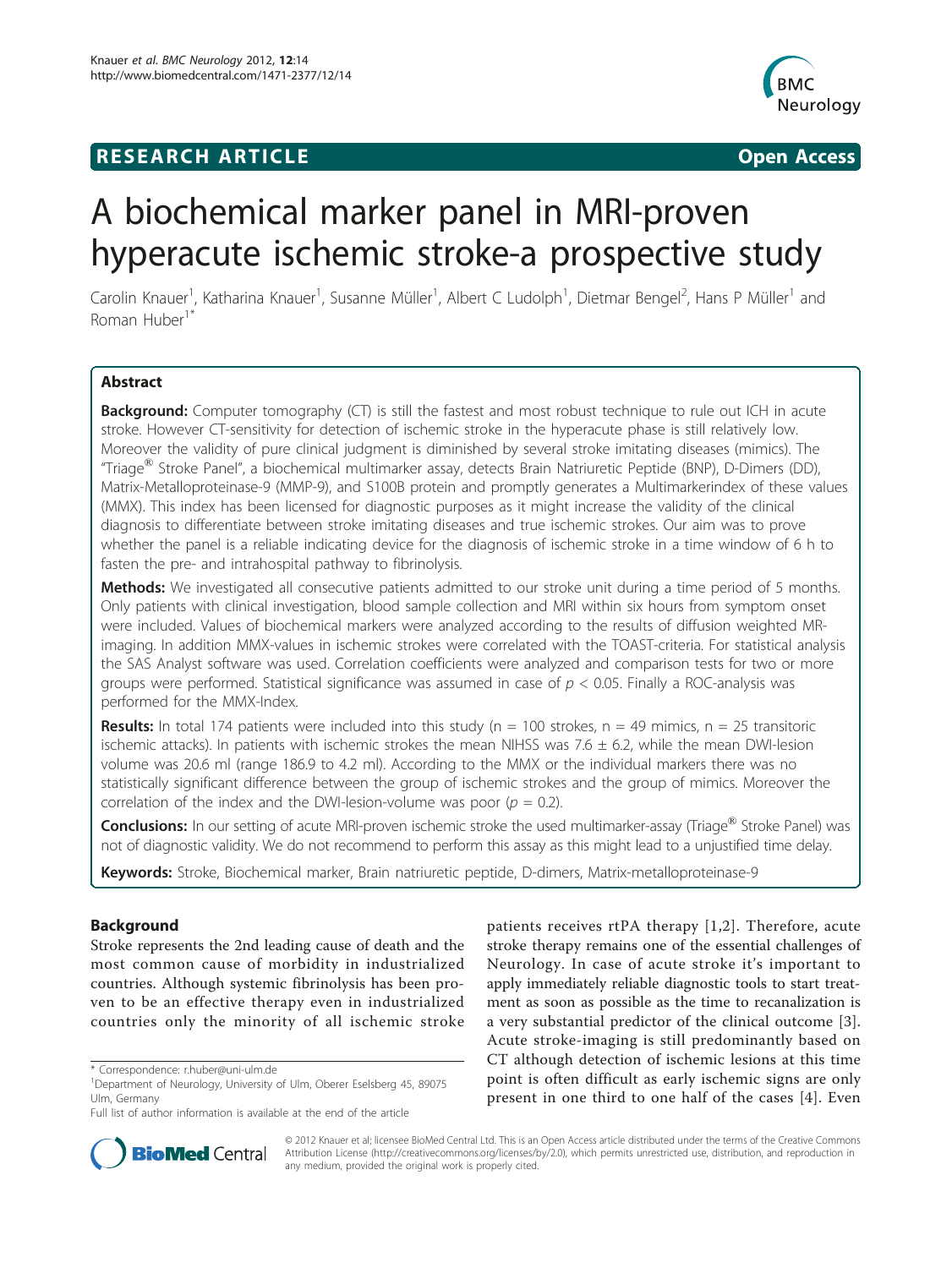with sophisticated procedures like perfusion CT it is not possible to yield a higher sensitivity especially in case of non-territorial infarctions [\[5](#page-6-0)]. In contrast MRI provides a very high sensitivity and specificity for detection of ischemic strokes even in the hyperacute stage [[6-8](#page-6-0)].

However a comprehensive availability of MRI has not been achieved yet. Thus the diagnosis of ischemic stroke in most cases is still based on clinical estimation after ruling out intracerebral hemorrhage (ICH) by CT. However several other diseases like seizures or migraine make the correct diagnosis difficult. To enhance the clinical sensitivity and specificity several investigations on biochemical markers were performed. According to a significant increase of markers of inflammation, thrombosis and cellular death as well as myelin damage within 24 h from stroke onset a point-of-care immunoassay (Triage Stroke Panel®) has been developed. This system rapidly analyses Brain Natriuretic peptide (BNP), D-Dimers (DD), Matrix Metalloproteinase-9 (MMP-9) and S 100 B protein to estimate-together with a Multimarkerindex (MMX)-the probability of stroke. The aim of our investigation was to prove, whether this panel could enhance the diagnostic reliability and differentiate between ischemic stroke patients and patients with stroke imitating diseases (mimics).

## Methods

All patients consecutively admitted over a time period of 5 months to the stroke unit of the University Hospital of Ulm with the tentative diagnosis of an acute stroke were investigated. Patients were only included into the study if they were admitted in a maximum time frame of 6 h from symptom onset. Clinical investigation and collection of blood samples were performed immediately after admission. This procedure was directly followed by a typical standard MRI-based stroke imaging protocol (DWI, T2\*w, TOF-MRA, FLAIR, T2w, T1w, PWI). Patients who did not receive a MRI, e.g. due to contraindications to magnetic resonance imaging or for technical reasons were not included.

Finally patients were divided into three groups: group I consisted of ischemic stroke patients according to the judgment of the treating neurologist confirmed by a typical DWI-lesion. This group included also patients that were clinically classified as transitoric ischemic attack (TIA), but demonstrated an acute DWI-lesion correlating with the neurological deficit. In the absence of a typical DWI-lesion these patients were categorized in the classical way as TIA and included in group II. All other patients were included into the group III with patients with stroke imitating diseases (mimics).

In group I the volume of the ischemic lesions was measured by determining the DWI-lesion size using an in-house developed volumetric software (TIFT). The analysis of the biochemical markers (BNP, D-Dimers, MMP-9, S 100 B, MMX) was done by Sandwich-Fluorescence-Immunoassay-Technology of the so-called Triage® Stroke Panel using blood from an EDTA sample taken within 15 min after admission. All stroke patients got the generally performed diagnostic investigations including sonography of the extracranial and intracranial arteries, ECG, long-term ECG and transthoracal echocardiography. Transoesophageal echocardiography was performed on an individual base. The TOAST classification was used to define the stroke etiology [\[9\]](#page-6-0). Clinically the severity of the neurological deficit was assessed using the National Institute of Health Stroke Scale (NIHSS). Clinical development was evaluated by comparing the baseline NIHSS score ad admission with a repeated investigation measured 7 days after stroke or at discharge from the stroke unit. Statistics were performed by the SAS Analyst software. General characterization of patients was done by a descriptive analysis. The specifitity and sensitivity of the MMX as well as of the single parameters of the panel were calculated by comparing the results between group I and III performing a ROC -Analysis. To rule out any uncertainty we excluded the TIA group from this analysis. In addition the results of the biochemical markers in the stroke group were correlated with the size of the respective acute DWI-restrictions in the MRI. For the correlation analysis Spearman correlation coefficients  $(p)$  and scatter plots were used. For pointing out differences between groups we performed the Fisher exact test (2 variables) and  $\chi^2$ -test (> 2 variables) for non-continuous variables and the Wilcoxon- (2 variables) and Kruskal-Wallis-Test (> 2 variables) for continuous variables. Statistical significance was assumed in case of  $p < 0.05$ . Finally a ROC-analysis was performed for the MMX-Index.

The ethics committee of the University of ULM approved the study. Written informed consent was obtained by all included patients or their legal guardian.

### Results

In total 174 patients were included. The cohort consisted of 100 ischemic stroke patients (group I) with a median age of 73 years (range 18-97 years), 25 patients with TIAs (group II) with a median age of 74 years (range 40-88 years) and 49 mimics patients (group III) with a median age of 65 years (range 22-93 years). Demographic as well as clinical characteristics of patients are shown in Table [1](#page-2-0). Beside a higher incidence of atrial fibrillation in the group of ischemic stroke patients there were no significant differences between the three groups in terms of demographic characteristics and vascular risk factors.

Admission after the first symptoms was within 1 h in 9% of the patients, between 1 h and 3 h in 56% and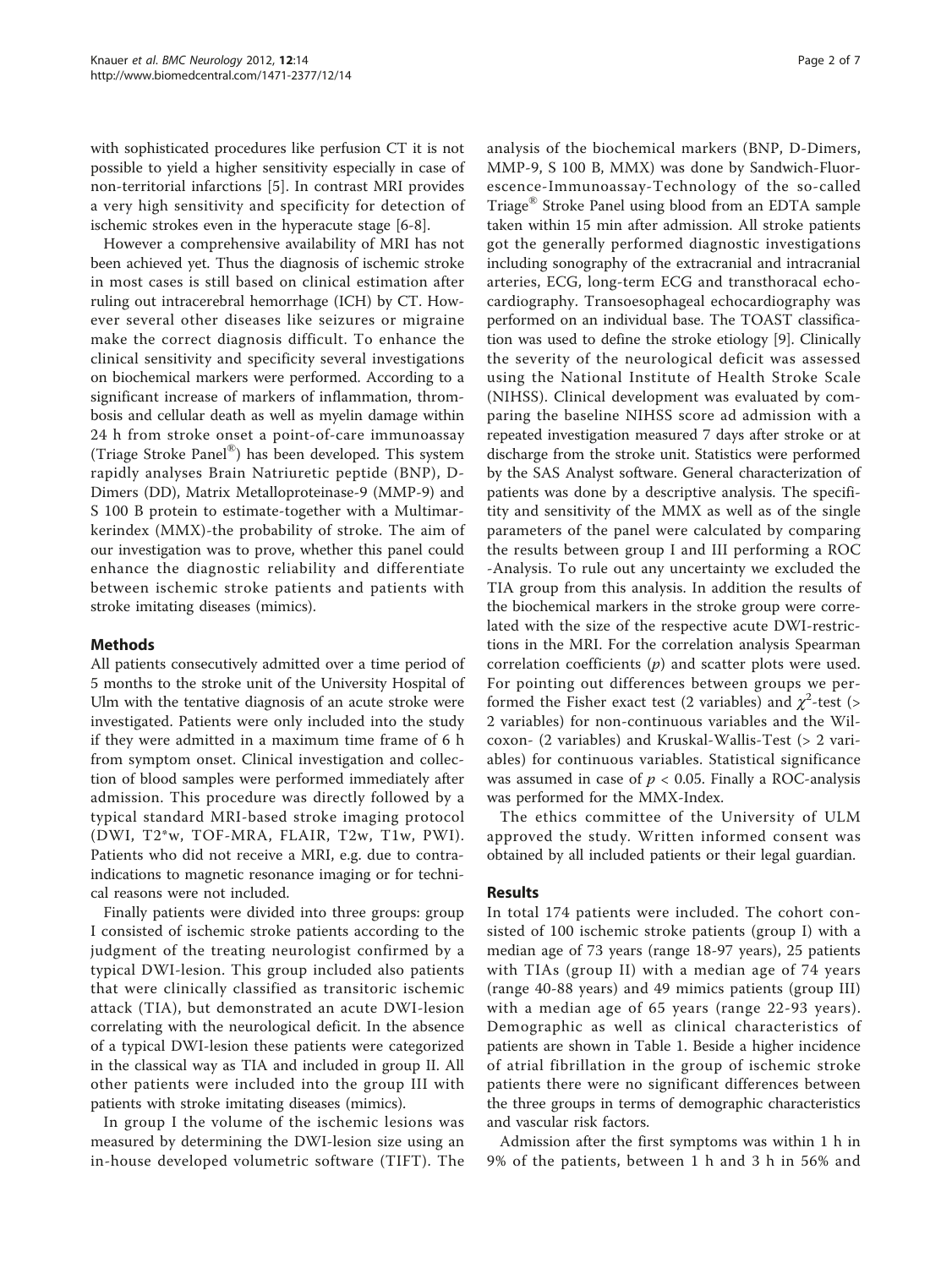<span id="page-2-0"></span>Table 1 Demographic characteristics and vascular risk factors

|                             | <b>Strokes</b> | <b>TIAs</b> | <b>Mimics</b> | p-value  |
|-----------------------------|----------------|-------------|---------------|----------|
| Numers (n)                  | 100            | 25          | 49            |          |
| Age (years): median (range) | 73 (18;97)     | 74 (40;88)  | 65 (22;93)    | 0.13     |
| Gender: no of males (%)     | 52 (52)        | 11(44)      | 27 (55)       | 0.62     |
| Hypertension: n (%)         | 76 (76)        | 21 (84)     | 31 (63)       | 0.11     |
| Diabetes: n (%)             | 32 (32)        | 5(20)       | 9(18)         | 0.15     |
| Smokers: n (%)              | 14 (14)        | 5(20)       | 6(12)         | 0.66     |
| Dyslipidemia: n (%)         | 44 (44)        | 13 (52)     | 14 (29)       | 0.09     |
| Atrial fibrillation: n (%)  | 35 (35)        | 3(12)       | 7 (14)        | $0.006*$ |

after 3 up to 6 h in 35% of all patients. The mean admission time was  $3.03 \pm 1.74$  h after the first symptoms. Patients in the mimics group were suffering from migraine with aura ( $n = 4$ ), other types of headache ( $n = 1$ 3), seizures with concomitant postictual paresis  $(n = 12)$ , dizziness ( $n = 7$ ), syncopes ( $n = 8$ ), hypertensive encephalopathy  $(n = 1)$ , idiopathic paresis of the facial nerve  $(n = 1)$ , transient global amnesia  $(n = 2)$  and other diagnosis (n = 11). According to the TOAST-criteria 35% of the ischemic stroke patients suffered from cardioembolic strokes, 39% from stroke of thrombembolic origin and only 3% were judged to have microangiopathic strokes. In 4% other, rare causes of stroke have been found, while in 19% the origin of the stroke remained unclear or was possibly due to more than one single cause. 76% of the ischemic strokes were localized in the anterior circulation territory (70% in MCA territory) and 23% in the vertebrobasilar territory (10% in PCA territory, 10% in the brain stem, 10% in the PICA territory). We quantified the acute lesion size by an in-house developed software measuring the acute DWI-lesion size on admission, which means immediately after collecting the blood sample for the biochemical analysis. The mean lesion size was 20.6 ml ranging from 4.2 to 186.9 ml. Clinically the mean NIHSS was 6 (median; range 0- 25) at admission and 4 (median; range 0-19) at discharge. There was a significant correlation of the ischemic lesion size and the clinical presentation of strokes on admission as well as 7 days later (or at discharge) (Spearman's  $p = 0.57$  and  $p = 0.47$  respectively).

The triage stroke panel measures BNP, DD, MMP-9, S100 B and generates the Multimarkerindex of these values (MMX). In our investigation this index did not differ statistically significantly between the both groups of mimics and strokes (mean  $4.2 \pm 1.7$  vs.  $3.6 \pm 2.0$ , n. s.). Moreover not even a modest correlation was found between the DWI-lesion size and the MMX-value ( $p =$ 0.2, see Figure [1:](#page-3-0) Comparison of the DWI-lesion size and the MMX-values. No significant correlation was obtained). According the time window from symptom

The two most reasonable MMX cut-offs (2.3 and 2.5) which we could derive from our own dataset reached indeed sensitivities of 86% and 84%. However, the corresponding specificities were only 33% and 35%. For the officially recommended cut-offs at 1.3 and 5.9 we obtained either a high sensitivity of 92% with a low specificity of 14% or a good specificity of 86% and a poor sensitivity of 14% respectively. In general no cut-off value with a clinically useful sensitivity and specificity could be found (see Table [2](#page-3-0))

Consequently the ROC analysis for MMX showed a low discriminatory power with an AUC-value of 0.59 (see Figure [2](#page-4-0): ROC-Analysis of the MMX-Value with a poor AUC-Value of 0,59).

Similar results were obtained, when we performed statistical analysis on the correlation of the individual markers of the panel and the DWI-lesion-size. In our group nearly 98% ( $n = 170$ ) of the patients did not reach the lower limit of the testing range for S100 B. Thus no statistics were performed for this individual item. For MMP-9 and D-Dimers no statistically significant differences were obtained between the two groups of mimics and strokes. Only measuring BNP-levels led to a significant difference between these both groups (median 64.5 in strokes vs. 19.3 in mimics  $p = 0.01$ , see Table [3\)](#page-4-0)

Further subgroup analysis yielded a strong significant trend ( $p = 0.002$ ) with higher BNP-values in case of cardioembolic stroke according to the TOAST classification compared to other stroke etiologies (median 131 vs. 19,8). When we excluded patients with a supposed cardiogenic etiology from the stroke group, the difference between the other TOAST-groups to the mimics in terms of BNP did not longer stay significant. In addition, we didn't find a strong correlation with the DWIlesion volume neither for the BNP-values nor for any other biochemical marker ( $p = 0.09$ , see Figure [3](#page-5-0): Comparison of the DWI-lesion size and the BNP-values. No significant correlation was obtained).

## **Discussion**

An early and valid diagnosis expedites the way to fibrinolysis in ischemic stroke and excludes stroke imitating diseases from the potentially dangerous therapeutic intervention. To improve the reliability of the clinical diagnosis the Triage® Stroke Panel has been developed. A recent investigation proved whether this multimarker assay could increase the diagnostic sensitivity of a clinical prehospital stroke scale in-between the first 24 h after the initial symptoms [[10](#page-6-0)]. We wanted to prove the diagnostic sensitivity and specificity of this test solely in the therapeutically relevant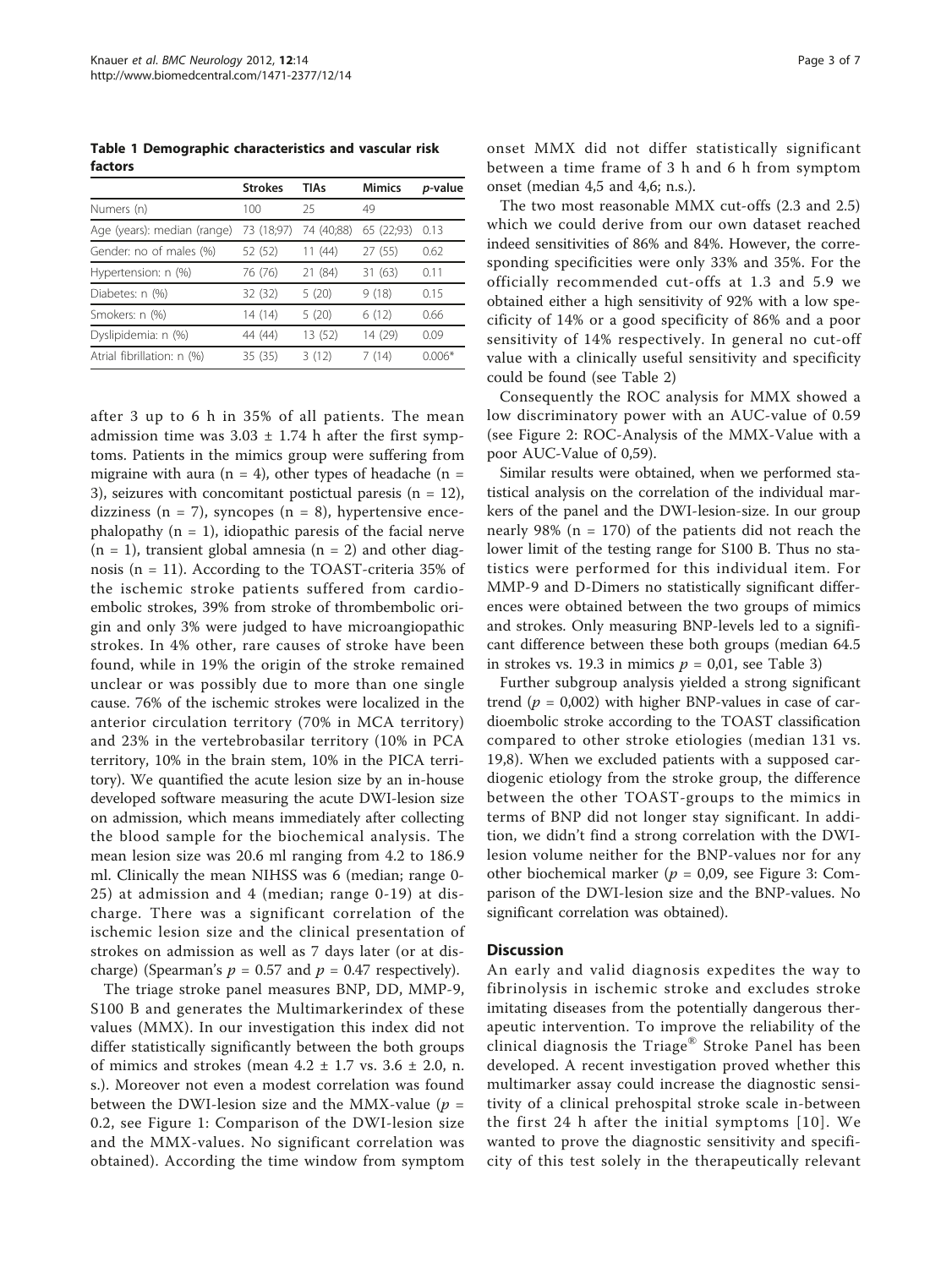<span id="page-3-0"></span>

time window up to six hours. To exclude any clinical uncertainty we compared the biomarker index as well as its individual parameters with the MRI results of ischemic stroke patients and stroke imitating diseases. In case of acute DWI-lesions patients clinically rated as TIAs were classified as ischemic strokes according to their greater risk of recurrent cerebrovascular events [[11\]](#page-6-0). The group of TIA patients without DWIlesions was not included in the statistical calculation of sensitivity and specificity in order to rule out any diagnostic uncertainty. Furthermore to avoid any selection bias patients were included consequently after the admission to our hospital. The group of

Table 2 Diagnostic quality of MMX at different cut-off values

| Sensitivity | Specificity |
|-------------|-------------|
| 92%         | 14%         |
| 86%         | 33%         |
| 84%         | 35%         |
| 15%         | 86%         |
| 5%          | 94%         |
|             |             |

ischemic strokes consisted of a quite common spectrum of older patients with typical stroke patterns, e.g. stroke of the anterior circulation of mostly thromboembolic origin. The only demographic difference was a higher proportion of patients with atrial fibrillation in the group of ischemic strokes compared to the group of TIA's and mimics. Consistently according to the TOAST-criteria the treating physicians estimated a percentage of cardiogenic strokes higher than usual, while only a few strokes were judged as small vessel disease. The latter is possibly due to the short time window and the tendency to later admissions of lacunar strokes with minor clinical deficits [[12](#page-6-0)]. In contrast to earlier investigations [\[10,13](#page-6-0),[14](#page-6-0)] in our cohort the multimarker-index or its individual items were not able to differentiate between the groups of ischemic strokes and mimics. This is possibly due to several reasons. First in our cohort ischemic stroke was diagnosed according to a combination of the clinical judgment and MR-imaging, which is clearly superior to a diagnosis based on pure clinical judgment or on a combination of clinical judgment and CT-imaging. This is especially true in case of smaller ischemic lesions with clinical syndromes that do not directly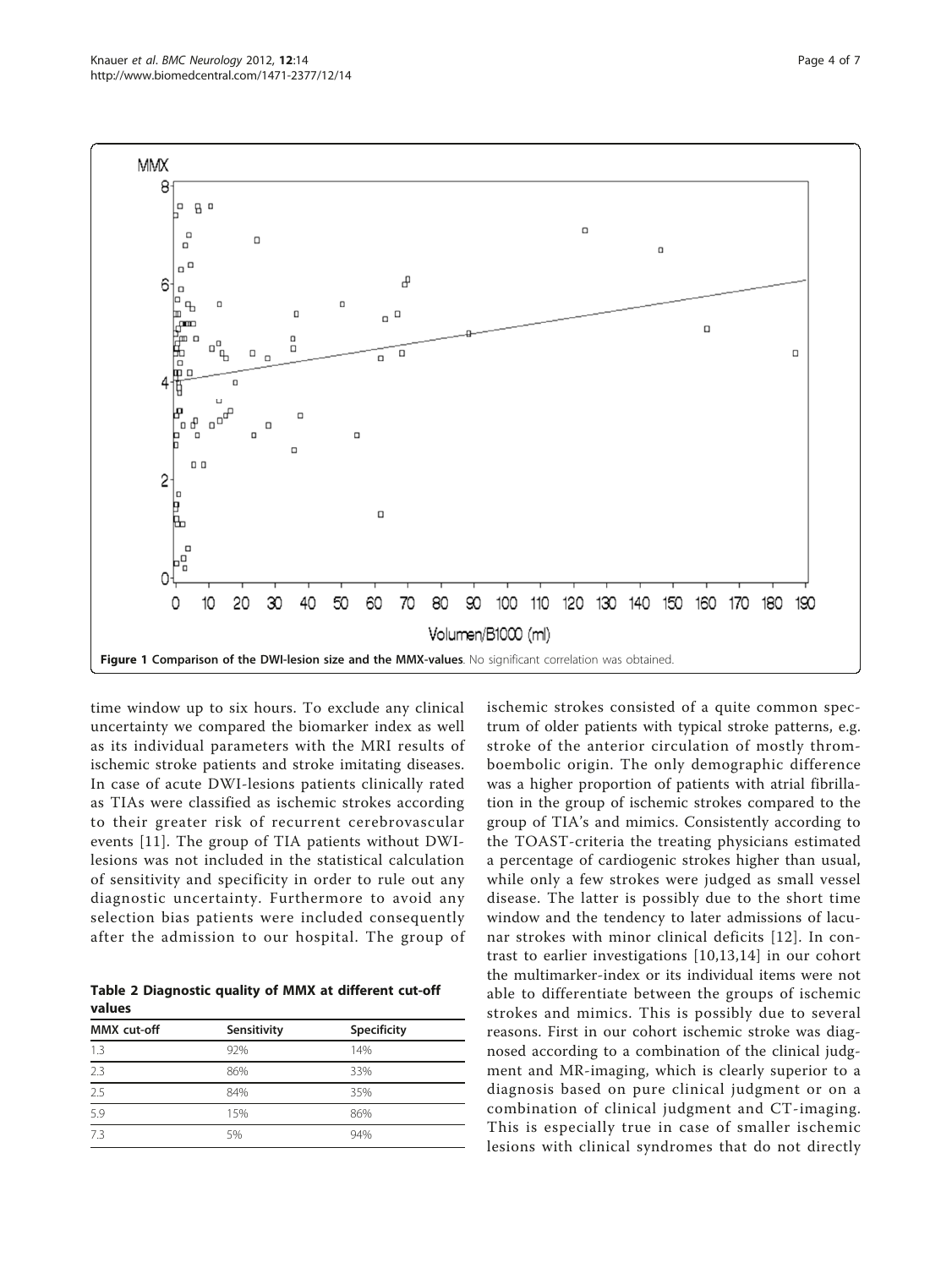<span id="page-4-0"></span>

give direction to the correct diagnosis. Therefore based on MRI we possibly included patients who otherwise would not have been classified as ischemic stroke. In contrast so called MRI-negative ischemic strokes might led to the exclusion of patients which would have been classified as ischemic stroke based upon clinical judgment. However neither the imaging parameters of our patients nor the clinical severity of disease give rise to suchlike considerations. Both the

Table 3 Median of the MMX and its individual Markers in the stroke and mimics group.

|                            | <b>Strokes Mimics</b> |                 |         | Correlation to $V_{DWI}$<br>Spearman's ρ |
|----------------------------|-----------------------|-----------------|---------|------------------------------------------|
|                            |                       | Median Median P |         |                                          |
| <b>MMX</b>                 | 4.6                   | 3.5             | 0.07    | - 0.2                                    |
| BNP (ng/ml)                | 64.45                 | 19.3            | $0.01*$ | 0.09                                     |
| <b>D-Dimers</b><br>(nq/ml) | 675                   | 322             | 0.10    | 0.09                                     |
| MMP $9$ (ng/<br>ml)        | 78.9                  | 101             | 0.66    | 0.06                                     |

In addition the correlation of these markers with the DWI-lesion size (VDWI) is given

DWI-lesion size [\[15](#page-6-0),[16\]](#page-6-0) as well as the mean NIHSS on admission [[10\]](#page-6-0) were quite comparable to other investigations. The one rather critical difference certainly is the narrow time window, as we only included patients up to 6 h after the onset of the first symptoms. Although a lot of biomarkers have been shown to rise after an ischemic stroke, most of them increase with a considerably longer delay. While S 100 B seems to peak after more than one day [[17\]](#page-6-0), MMP 9 seems to rise within the first eight hours after stroke reaching its maximum after 24 h [[18](#page-6-0)]. This lag of time explains the missing difference between the group of ischemic strokes and stroke imitating diseases for S100 B and MMP-9 in our cohort most likely. The solely marker significantly heightened in the ischemic stroke population compared to the mimics group at this early time point was BNP. However this effect was caused by the patients assumedly suffering from cardiogenic stroke. These results are in concordance with several other investigations, which demonstrated an augmented expression of BNP predominantly in stroke of cardiac origin [\[19,20](#page-6-0)], while other etiologies did not necessarily demonstrate this elevation [[21-23](#page-6-0)].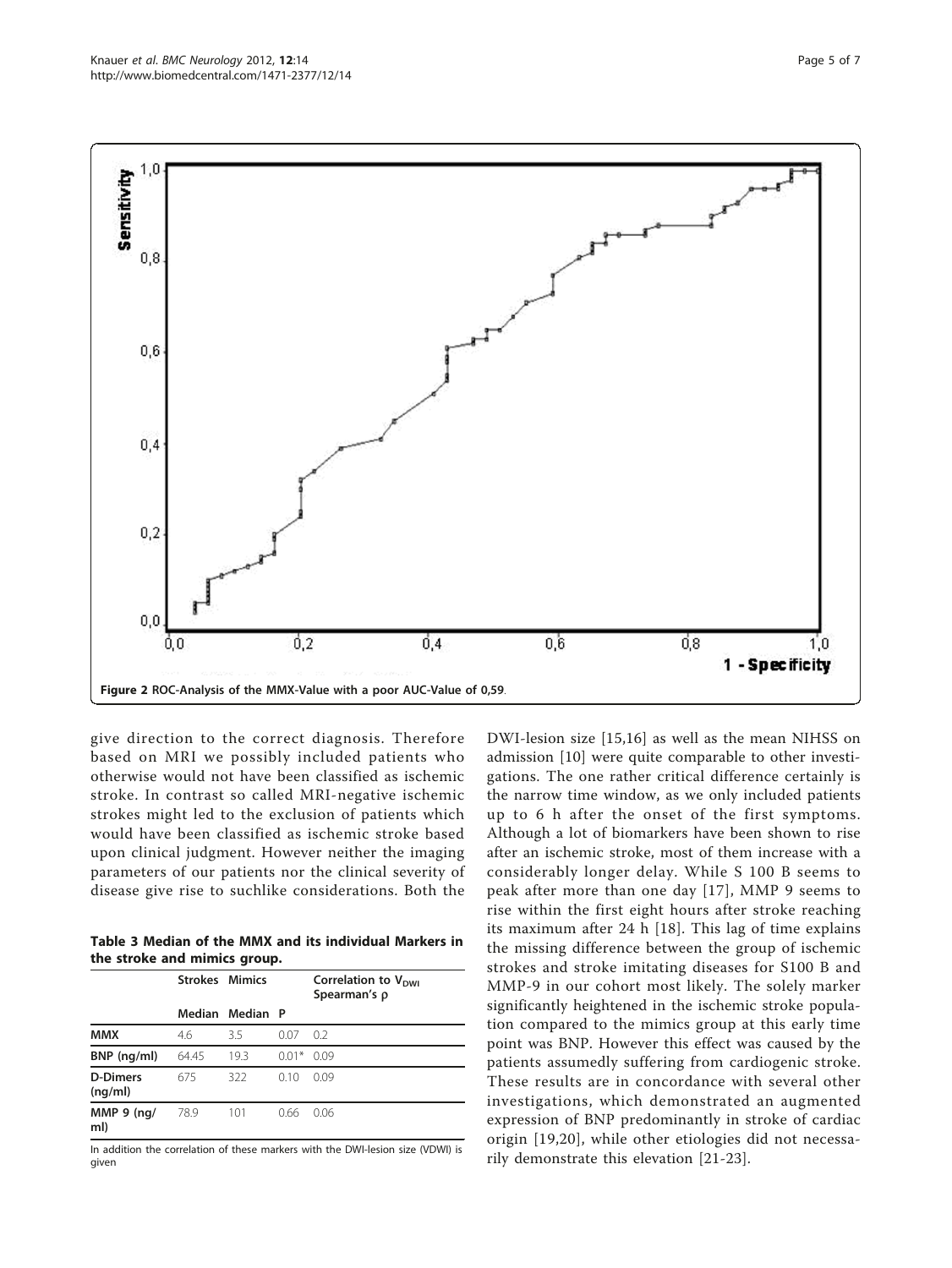<span id="page-5-0"></span>

Moreover there was no correlation between these single parameters (or the MMX-value) and the ischemic lesion size measured by the acute DWI-lesion volume. Although there are several reports about shrinking DWIdeficits, DWI-lesions at least approximately represent the infarct core [\[24](#page-6-0)]. From a pathophysiological point of view a biomarker for identifying ischemic strokes should depend on the amount of irreversible damaged brain tissue. One candidate marker indicating neuronal destruction would be NSE (Neuronspecific Enolase) [\[25,26\]](#page-6-0).

As we missed to demonstrate a suchlike relationship and the MMX Cut -off points reached only a weak and clinically not reasonably sensitivity and specificity we couldn't demonstrate a general diagnostic value for the investigated biochemical markers in our setting of hyperacute ischemic stroke.

## Conclusions

Neither one marker nor combination of all markers is of significant benefit in acute stroke diagnostics. DWI-MRI is still the procedure with the highest diagnostic quality in case of acute cerebral ischemia. Nevertheless further investigation of biochemical markers might lead to higher diagnostic quality in acute stroke diagnosis, e.g. in the differentiation of etiological subgroups.

#### Author details

<sup>1</sup>Department of Neurology, University of Ulm, Oberer Eselsberg 45, 89075 Ulm, Germany. <sup>2</sup>Department of Neurology, Oberschwabenklinik Elisabethenstraße 15, 88212 Ravensburg, Germany.

#### Authors' contributions

CK was involved in composing the study design, the data collection, statistical analysis and in drafting the manuscript. KK contributed to the interpretation of the results and to the critical revision of the article. SM contributed to the revision of the manuscript. ACL contributed to the critical discussion of the study design and concept and revision of the article. DB contributed to the revision of the manuscript. HPM developed the volumetric software (TIFT). RH was involved in the conception of the study design, the interpretation of the results and in drafting the manuscript. All authors read and approved the final manuscript.

#### Competing interests

The authors declare that they have no competing interests.

Received: 7 September 2011 Accepted: 8 March 2012 Published: 8 March 2012

#### References

- Weimar C, Kraywinkel K, Maschke M, Diener HC, German Stroke SC: [Intravenous thrombolysis in German stroke units before and after](http://www.ncbi.nlm.nih.gov/pubmed/16912477?dopt=Abstract) [regulatory approval of recombinant tissue plasminogen activator.](http://www.ncbi.nlm.nih.gov/pubmed/16912477?dopt=Abstract) Cerebrovasc Dis 2006, 22(5-6):429-431.
- 2. Hacke W, Donnan G, Fieschi C, Kaste M: [Association of outcome with early](http://www.ncbi.nlm.nih.gov/pubmed/15016487?dopt=Abstract) [stroke treatment: pooled analysis of ATLANTIS, ECASS, and NINDS rt-PA](http://www.ncbi.nlm.nih.gov/pubmed/15016487?dopt=Abstract) [stroke trials.](http://www.ncbi.nlm.nih.gov/pubmed/15016487?dopt=Abstract) Lancet 2004, 363(9411):768-774.
- 3. Hacke W, Brott T, Caplan L, Meier D, Fieschi C, von KR, Donnan G, Heiss WD, Wahlgren NG, Spranger M, et al: Thrombolysis in acute ischemic stroke: controlled trials and clinical experience. [Review] [12 refs]. Neurol 1999, 53(7 Suppl 4):S3-14.